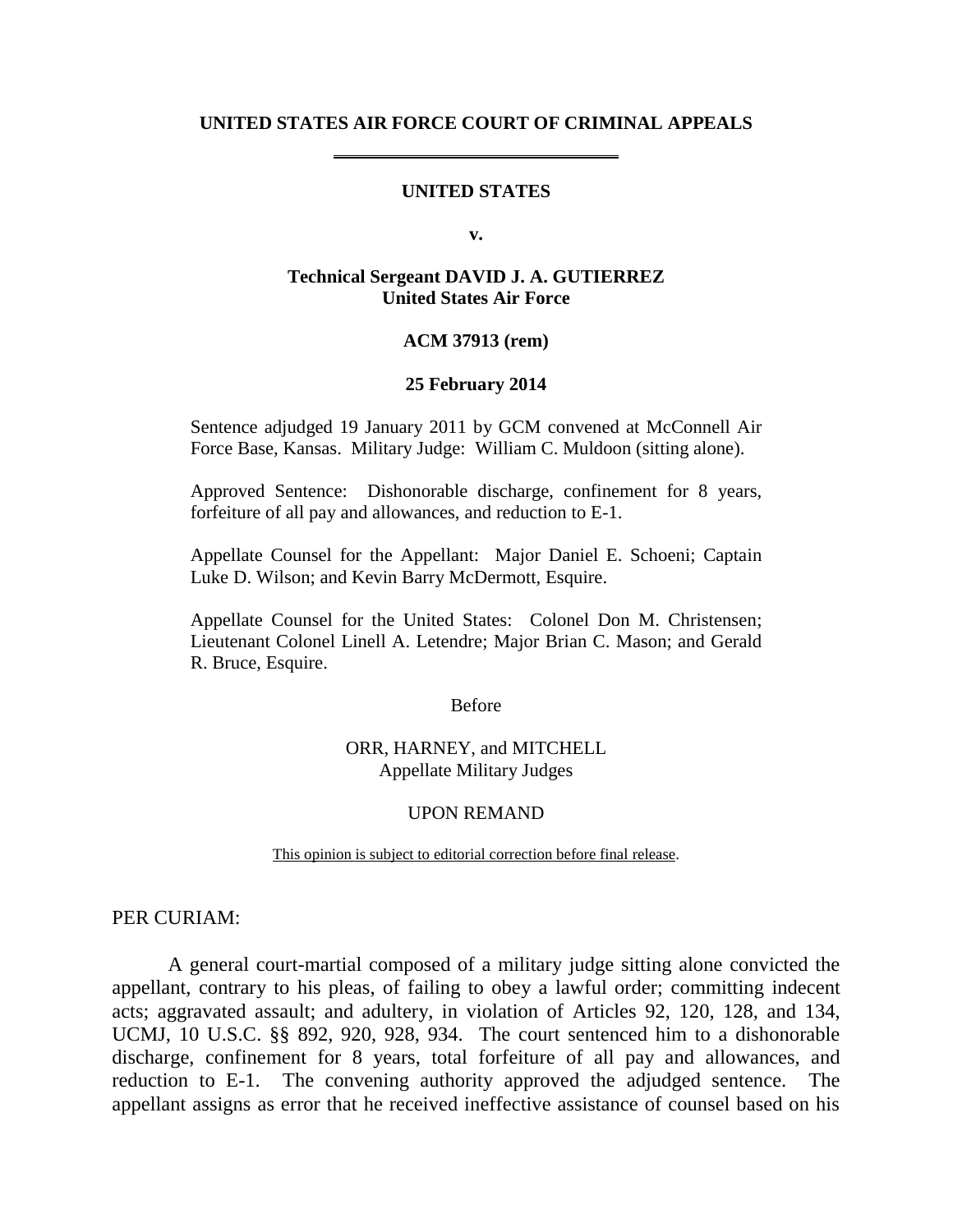counsel's refusal of "free expert assistance that would have provided a valid defense" to the aggravated assault charge. He also argues the evidence is insufficient to support the findings of guilty of aggravated assault and adultery; the adultery specifications fail to state an offense by omitting the terminal element; and his conviction of indecent acts violates his constitutional rights.

On 21 March 2013, we affirmed the findings and sentence in this case. *United States v. Gutierrez*, ACM 37913 (A.F. Ct. Crim. App. 21 March 2013) (unpub. op.). The appellant filed a petition for review with the Court of Appeals for the Armed Forces. On 4 December 2013, that Court granted the appellant's petition for review on the issue of whether this Court's original panel was properly constituted. *United States v. Gutierrez*, No. 13-0522/AF (Daily Journal 4 December 2013). In the same order, our superior court set aside our decision and remanded the case to this Court for an additional review and consideration of the above issue. *Id.*

In light of *Ryder v. United States*, 515 U.S. 177 (1995), and *United States v. Carpenter*, 37 M.J. 291 (C.M.A. 1993), *vacated*, 515 U.S. 1138 (1995), we have reconsidered our earlier decision with a properly constituted panel. Consistent with our earlier decision, we affirm the findings and the sentence as approved.

# *Background*

The appellant was diagnosed as testing positive for the Human Immunodeficiency Virus (HIV) in 2007. Upon reassignment to McConnell Air Force Base, Kansas, his commander gave him an order to follow the preventive medicine requirements outlined in Air Force Instruction 48-135, *Human Immunodeficiency Virus Program*, ¶ 3.5 (12 May 2004) (incorporating Change 1, 7 August 2006). The order required the appellant to inform his sexual partners of his HIV status and use proper methods to prevent transfer of body fluids during sexual contact. He and his spouse continued to engage in group sexual activities with other consenting adults. He did not inform these other sexual partners of his HIV-positive status and, on some occasions, did not use proper methods to prevent the transfer of body fluids during sexual contact. None of the appellant's sexual partners had tested positive for HIV at the time of trial.

# *Ineffective Assistance of Counsel*

The appellant argues he was denied effective assistance of counsel by his trial defense counsel's refusal to accept an offer of free expert assistance from the Office of Medical and Scientific Justice, an organization described by the appellant as providing free assistance to defendants facing HIV-related charges. In support of his argument the appellant claims, "Without the benefit of an expert's review of the evidence, trial defense counsel were flying blind." The appellant argues his trial defense counsel failed to properly prepare to challenge the Government's case because "they did not consult an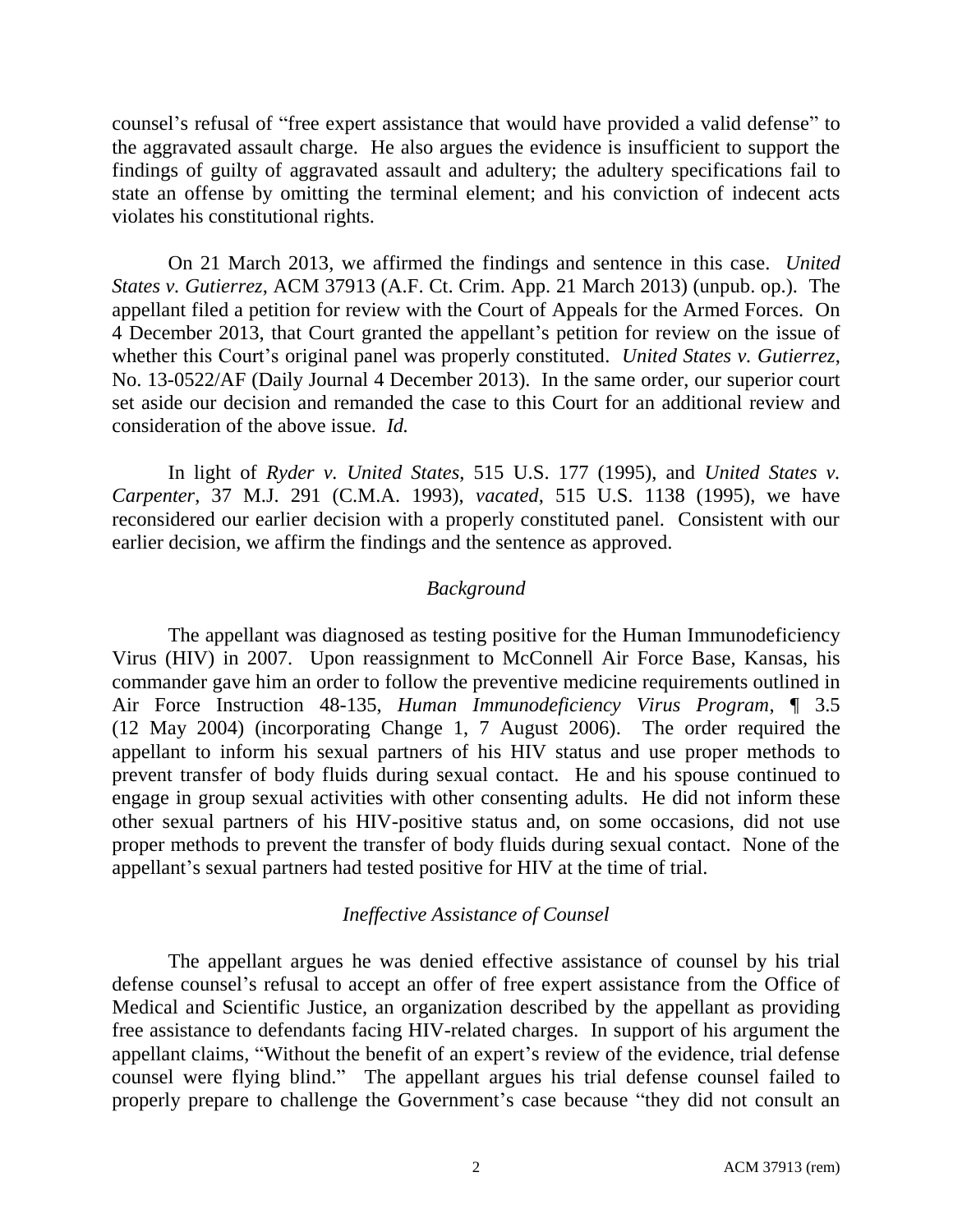HIV expert as they should have." Affidavits by both trial defense counsel, submitted in response to the ineffective assistance claim, state that the defense team did, in fact, consult with an HIV expert appointed and paid for by the convening authority.

We review claims of ineffective assistance of counsel de novo. *United States v. Sales*, 56 M.J. 255, 258 (C.A.A.F. 2002) (citing *United States v. Wiley*, 47 M.J. 158, 159 (C.A.A.F. 1997)). Service members have a fundamental right to the effective assistance of counsel at trial by courts-martial. *United States v. Davis*, 60 M.J. 469, 473 (C.A.A.F. 2005) (citing *United States v. Knight*, 53 M.J. 340, 342 (C.A.A.F. 2000)). Claims of ineffective assistance of counsel are reviewed by applying the two-prong test set forth by the Supreme Court in *Strickland v. Washington*, 466 U.S. 668, 687 (1984). Under *Strickland*, an appellant must demonstrate: (1) a deficiency in counsel's performance that is "so serious that counsel was not functioning as the counsel guaranteed the defendant by the Sixth Amendment,"<sup>1</sup> and (2) that the deficient performance prejudiced the defense through errors "so serious as to deprive the defendant of a fair trial, a trial whose result is reliable." *Id*. The appellant bears the heavy burden of establishing that his trial defense counsel was ineffective. *See United States v. Garcia*, 59 M.J. 447, 450 (C.A.A.F. 2004). The law presumes counsel to be competent, and we will not second-guess a trial defense counsel's strategic or tactical decisions. *Garcia*, 59 M.J. at 450.

The record clearly rebuts the appellant's claim that his trial attorneys proceeded without expert assistance. The convening authority appointed an HIV expert to assist the trial defense team, and the expert actively participated in pretrial interviews of the Government's expert who, as a result of challenges by the defense expert, modified her opinions concerning the likelihood of transmission during various forms of sexual activity in favor of the appellant. A voucher shows payment to the named defense consultant for over 16 hours of consultation and records review. The specific error claimed by the appellant that his trial attorneys proceeded without expert assistance is simply incorrect. Rather, the appellant's argument is essentially a request to try the case again with a different expert. Having considered the record of trial and the post-trial submissions of counsel, we find that the appellant has failed to meet his burden of showing that his counsel were in any way deficient under the standards of *Strickland*.

# *Sufficiency of the Evidence to Prove Aggravated Assault*

The Government's expert testified that based on the appellant's "viral loads," the level of HIV virus in his blood, he was capable of transmitting the virus during the charged time period. The expert testified that the likelihood of transmission during unprotected vaginal intercourse was "somewhere between 1 and 10 per 10,000 exposures" to "somewhere between 10 and 20 [] per 10,000 encounters" at the "high-

 $<sup>1</sup>$  U.S. CONST. amend. VI.</sup>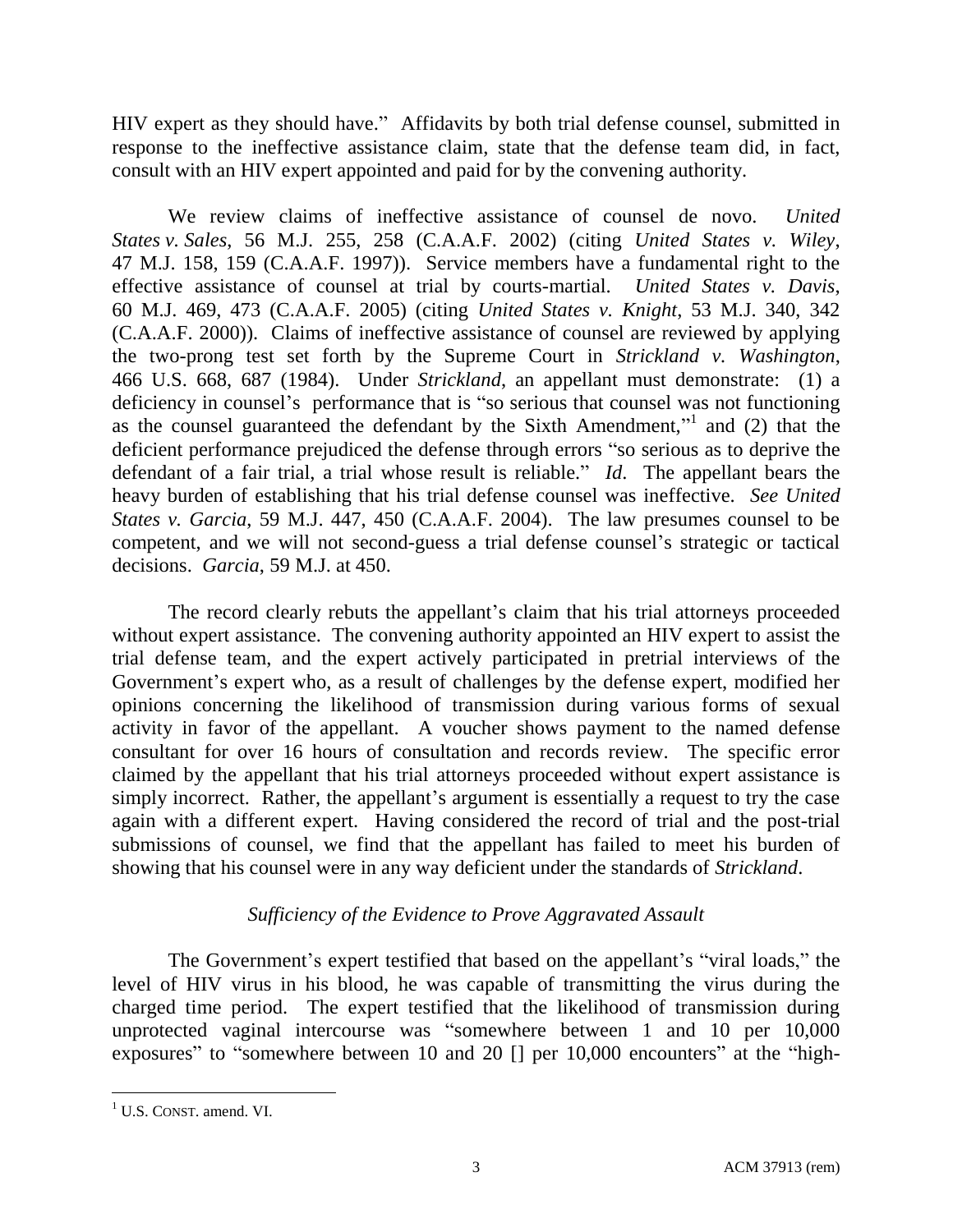end." On cross-examination, she agreed that the risk of transmission during unprotected vaginal intercourse was very small, "roughly 1 in 10,000 to 1 in 100,000 per sexual act." She also testified that condoms effectively prevent transmission "97 to 98 percent of the time"; however, there is "always a risk" whenever a male with HIV has sexual intercourse with a female. The appellant argues that this relatively low probability of transmission of the disease renders the evidence insufficient to support the findings of guilty of assault by a means likely to produce death or grievous bodily harm.

The sexual partners of the appellant perceived the risk to be of sufficient concern that they would not have engaged in sexual intercourse with him had the appellant been truthful when asked about sexually transmitted diseases. The appellant had unprotected vaginal sexual intercourse with VW on four occasions and engaged in unprotected oral sex with her on one occasion. Prior to the first time they engaged in sexual intercourse, VW was concerned about sexually transmitted diseases and she "asked him up front if he was clean," which he claimed he was. When asked if she would have engaged in sexual contact with him if he had been truthful in telling her that he knew he had tested positive for the HIV virus, she answered, "No, because I watched a brother die from AIDS. No, I wouldn't have." Another victim, DC, described that she and the appellant discussed sexually transmitted diseases. She told him that she has "a brother with AIDS and that [she] wanted to be safe because [she] know[s] what it does," but he did not tell her he was HIV positive. She testified that she trusted he was honest with her because he was in the military. DC also would not have engaged in sexual activity with him if he had told her he had tested positive for HIV. The appellant also did not tell PT that he was HIV positive before they engaged in vaginal sexual intercourse. When asked if she would have had sex with him if she knew he was HIV-positive, PT replied, "[A]bsolutely not."

For conviction of the charged aggravated assaults, the evidence must show the means used to commit the assault was "likely" to produce death or grievous bodily harm. *Manual for Courts-Martial, United States*, Part IV, ¶ 54.b.(4)(a) (2008 ed.). In *United States v. Joseph*, 37 M.J. 392, 397 (C.M.A. 1993), the predecessor to our superior court interpreted the word "likely" in the context of an aggravated assault prosecution based on HIV infection as "not the statistical probability of HIV invading the victim's body, but rather the likelihood of the virus causing death or serious bodily harm *if* it invades the victim's body." The probability of infection need only be "more than merely a fanciful, speculative, or remote possibility." *Id*. at 397 (citation and internal quotation marks omitted). The Court reaffirmed this view in *United States v. Dacus*, 66 M.J. 235 (C.A.A.F. 2008), where the majority upheld a guilty plea conviction to aggravated assault based on HIV infection despite expert testimony in sentencing that transmission of the virus was "very unlikely." The Court noted, "'Where the magnitude of the harm is great,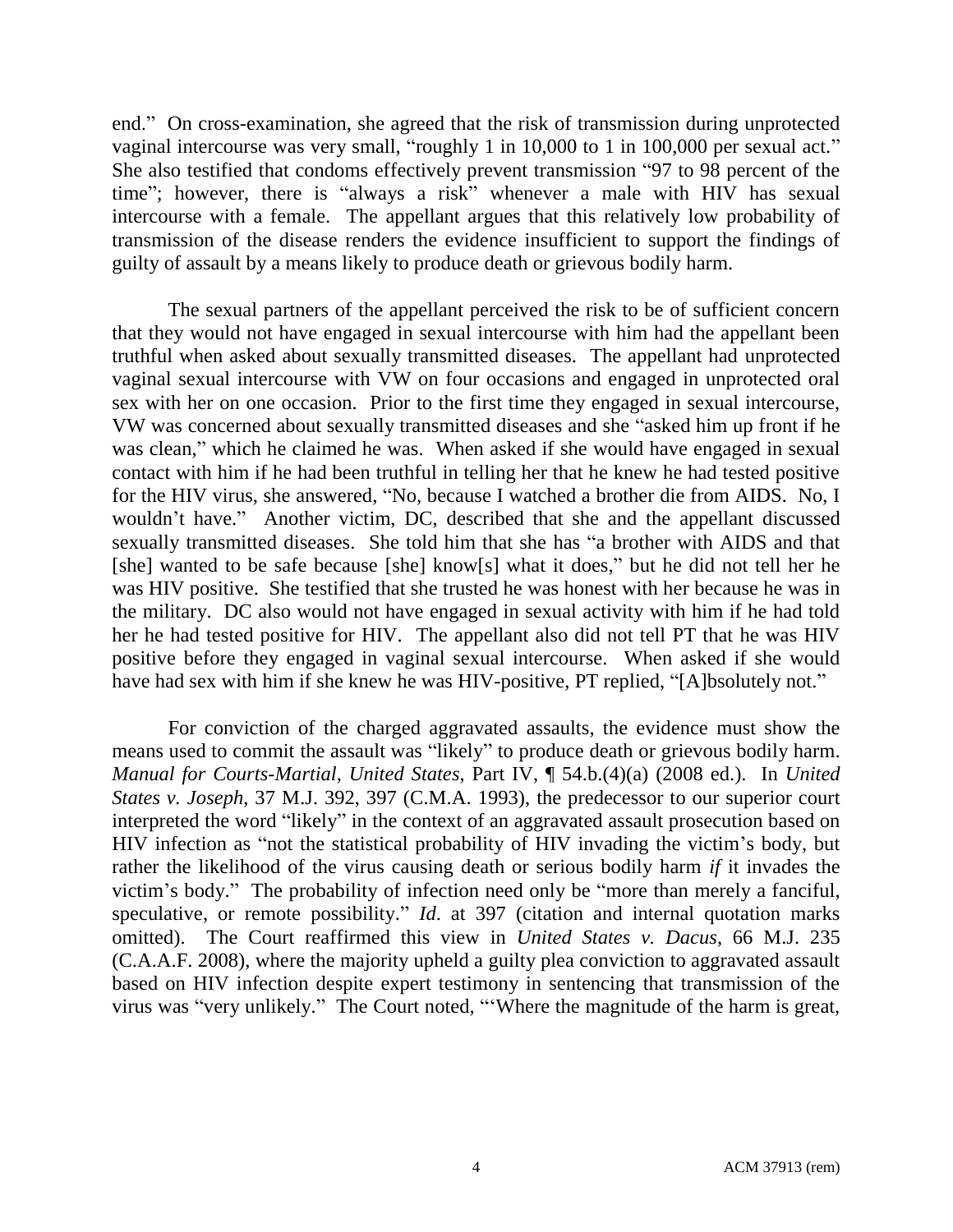there may be an aggravated assault, even though the risk of harm is statistically low.'" *Id.* at 240 (quoting *United States v. Weatherspoon*, 49 M.J. 209, 211 (C.A.A.F. 1998)).<sup>2</sup>

With this background, we turn to whether the evidence is sufficient to support the findings of guilty of aggravated assault. We review issues of legal and factual sufficiency de novo. *United States v. Washington*, 57 M.J. 394, 399 (C.A.A.F. 2002). "The test for legal sufficiency of the evidence is 'whether, considering the evidence in the light most favorable to the prosecution, a reasonable factfinder could have found all the essential elements beyond a reasonable doubt.'" *United States v. Humpherys*, 57 M.J. 83, 94 (C.A.A.F. 2002) (quoting *United States v. Turner*, 25 M.J. 324 (C.M.A. 1987). "The test for factual sufficiency is whether, after weighing the evidence . . . and making allowances for not having personally observed the witnesses, [we are] convinced of the [appellant]'s guilt beyond a reasonable doubt." *United States v. Reed*, 54 M.J. 37, 41 (C.A.A.F. 2000) (quoting *Turner*, 25 M.J. at 325) (internal quotation marks omitted).

Although the expert testified the likelihood of transmission was low, she testified the disease has no cure and without medical intervention an infected person will die of AIDS. The medical intervention is significant requiring "a lifelong commitment to taking the pills every day" with an average expense of \$1,700 to \$1,800 each month for the medication, an expense that does not include other necessary medical treatments. The required medicines are not without their own risk as they have "side effects and toxicities." Thus, while the likelihood of transmission is low, the likelihood of death or serious bodily harm resulting from infection is quite high. Given the extreme magnitude of potential harm and applying the standards of *Joseph* and *Weatherspoon*, the military judge sitting as the trier of fact could have found all the essential elements beyond a reasonable doubt.<sup>3</sup> Applying these same standards to the evidence and making allowances for not having observed the witnesses, we also are convinced of the appellant's guilt beyond a reasonable doubt.

# *Consent as a Defense to Adultery*

The appellant next argues that the evidence is legally and factually insufficient to support the finding of guilty of adultery because the appellant's wife consented to and participated in the adulterous conduct. Relying on *United States v. Taylor*, 64 M.J. 416 (C.A.A.F. 2007), he argues that the crime of adultery requires a victim spouse and that a spouse who consents is not a victim. While *Taylor* involved an

<sup>2</sup> In a concurring opinion, our superior court has questioned the continued application of *United States v. Joseph*, 37 M.J. 392 (C.M.A. 1993), and similar cases, under the current state of scientific evidence regarding HIV and AIDS. *United States v. Dacus*, 66 M.J. 235, 240 n.1 (C.A.A.F. 2008) (Ryan, J., concurring). The majority opinion nevertheless approved of the military judge's use of the *United States v. Weatherspoon*, 49 M.J. 209 (C.A.A.F. 1998), standard in discussing the elements of aggravated assault based on HIV infection. *Dacus*, 66 M.J. at 238-39.

<sup>&</sup>lt;sup>3</sup> The military judge found the appellant not guilty of aggravated assault based on protected oral sex which, as the expert testified, carried a "zero" percent chance of infection.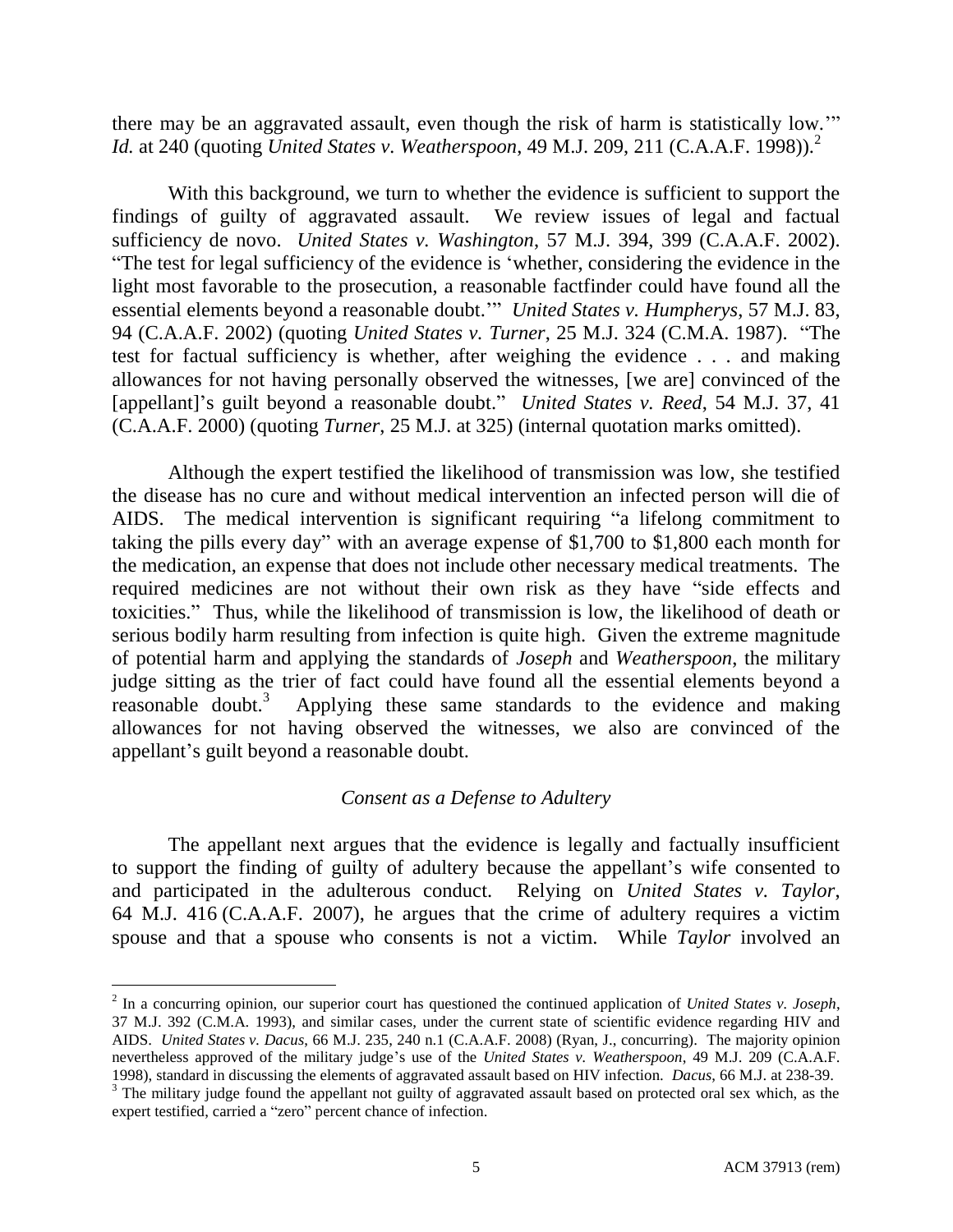adultery charge, that holding was expressly limited to the application of the testimonial privilege: "[F]or the purposes of [Mil. R. Evid.]  $504(c)(2)(A)$ , adultery is a crime against the person of the other spouse." *Id*. at 420. The majority acknowledges the dissenting view that adultery is *not* a crime against the person or property of the spouse, but strictly construes the testimonial privilege to permit testimony by the spouse as a victim. *Id*. *Taylor* did not establish that consent is a defense to an adultery charge. Evaluating the legal and factual sufficiency of the evidence under *Humpherys* and *Reed* discussed above, we find the evidence sufficient to support the conviction of adultery.

### *Failure to State an Offense*

Although not challenged at trial, the appellant argues on appeal that the adultery specification fails to state an offense because it does not expressly or by necessary implication allege the terminal element required for an Article 134, UCMJ, offense. Whether a charge and specification state an offense is a question of law that we review de novo. *United States v. Crafter*, 64 M.J. 209, 211 (C.A.A.F. 2006). "A specification states an offense if it alleges, either expressly or by [necessary] implication, every element of the offense, so as to give the accused notice and protection against double jeopardy." *Id*. (citing *United States v. Dear*, 40 M.J. 196, 197 (C.M.A. 1994)). *See also* Rule for Courts-Martial 307(c)(3).

In the case of a litigated Article 134, UCMJ, specification that does not allege the terminal element, and was not challenged at trial, the failure to allege the terminal element is plain and obvious error which is forfeited rather than waived. *United States v. Humphries*, 71 M.J. 209, 211 (C.A.A.F. 2012). The remedy, if any, depends on "whether the defective specification resulted in material prejudice to [the appellant's] substantial right to notice." *Id.* at 215. The prejudice analysis of a defective specification under plain error requires close review of the record: "Mindful that in the plain error context the defective specification alone is insufficient to constitute substantial prejudice to a material right we look to the record to determine whether notice of the missing element is somewhere extant in the trial record, or whether the element is essentially uncontroverted." *Id*. at 215-16 (citations and internal quotation marks omitted).

Here, trial defense counsel specifically offered evidence to rebut the terminal element that his actions brought discredit to the armed forces. During cross-examination of VW, trial defense counsel asked her if she knew the appellant's wife, if she knew he was married, if she thought less of him because he engaged in extra-marital sexual activity, and if the actions of the appellant made her "reflect negatively on him or the United States Air Force." Trial defense counsel also cross-examined DS on this issue. Based on trial defense counsel's questions, DS admitted that she knew he was married and in the military when she had sexual intercourse with him. Trial defense counsel also asked if she thought less of the Air Force because of him.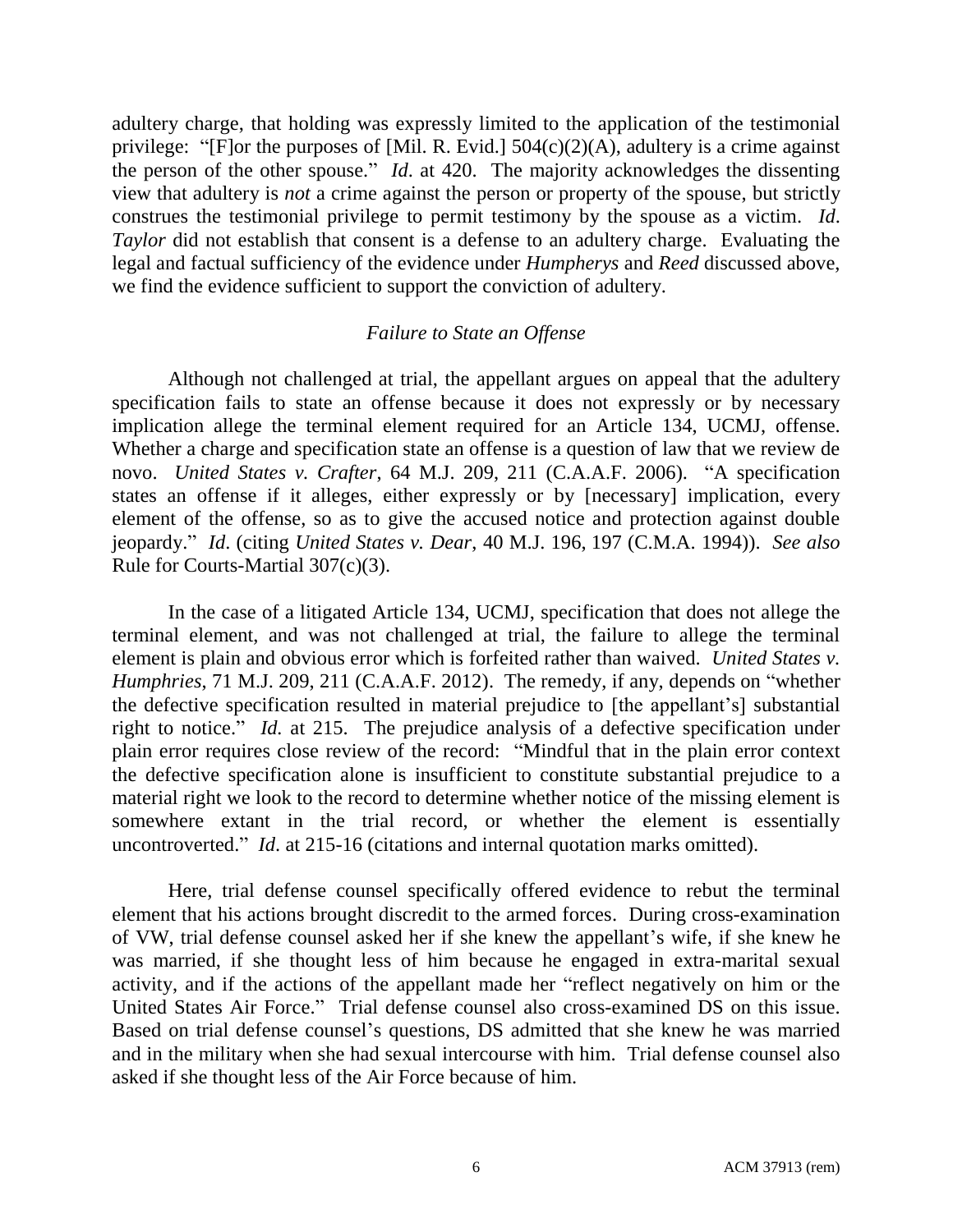At the conclusion of the Government's case, trial defense counsel moved to dismiss several specifications under the Article 134, UCMJ, adultery charge, based on the spouse's consent to the appellant's extramarital sexual conduct. The Government responded by expressly arguing the terminal elements in opposition to the defense motion.

Trial defense counsel capitalized on the presentation of this evidence negating the terminal element during his closing argument. Trial defense counsel expressly argued the lack of evidence on the terminal element. He argued the Government failed to present evidence beyond a reasonable doubt on the terminal element of conduct prejudicial to good order and discipline and service discrediting. After quoting from the Military Judges' Benchbook<sup>4</sup> on the definition of conduct prejudicial to good order and discipline, he argued: "There has been absolutely no evidence presented in this courtroom over the last day and a half of any effect--any measurable obvious divisive effect on anybody in the military or any unit in the military." Trial defense counsel expressly argued that the prosecution failed to prove the adultery was "service discrediting" by arguing that he had elicited testimony from the witnesses that they did not think any less of him or the Air Force based on the appellant's lifestyle.

In *United States v. Tunstall*, 72 M.J. 191, 197 (C.A.A.F. 2013), our superior court upheld an adultery charge that was lacking the terminal element "where evidence in the trial record indicate[d] that the defense introduced evidence for the specific purpose of negating both theories of the terminal element of Article 134, UCMJ, and further argued that the government had not proven either terminal element during its closing argument." We find *Tunstall* to be directly applicable to this case. Thus we similarly conclude the appellant "has not met his burden to demonstrate material prejudice to a substantial right, as he did defend himself, despite the Government's error." *Id.*

# *Constitutionality of the Indecent Acts Conviction*

Relying on *Lawrence v. Texas*, 539 U.S. 558 (2003), the appellant argues that his conviction of indecent acts by engaging in sexual intercourse and sodomy in the presence of others violates his constitutionally protected liberty interests. In *Lawrence*, the Court held that individuals have a liberty interest that protects consensual "private sexual conduct." *Id*. at 578. *See also Planned Parenthood v. Casey*, 505 U.S. 833, 847 (1992) ("It is a promise of the Constitution that there is a realm of personal liberty which the government may not enter."). But this liberty interest is subject to certain delineated exceptions, which include "persons who might be injured or coerced or who are situated in relationships where consent might not easily be refused." *Lawrence*, 539 U.S. at 578.

<sup>4</sup> Department of the Army Pamphlet 27-9, *Military Judges' Benchbook*, ¶ 3-62-1, Note 2 (1 January 2010).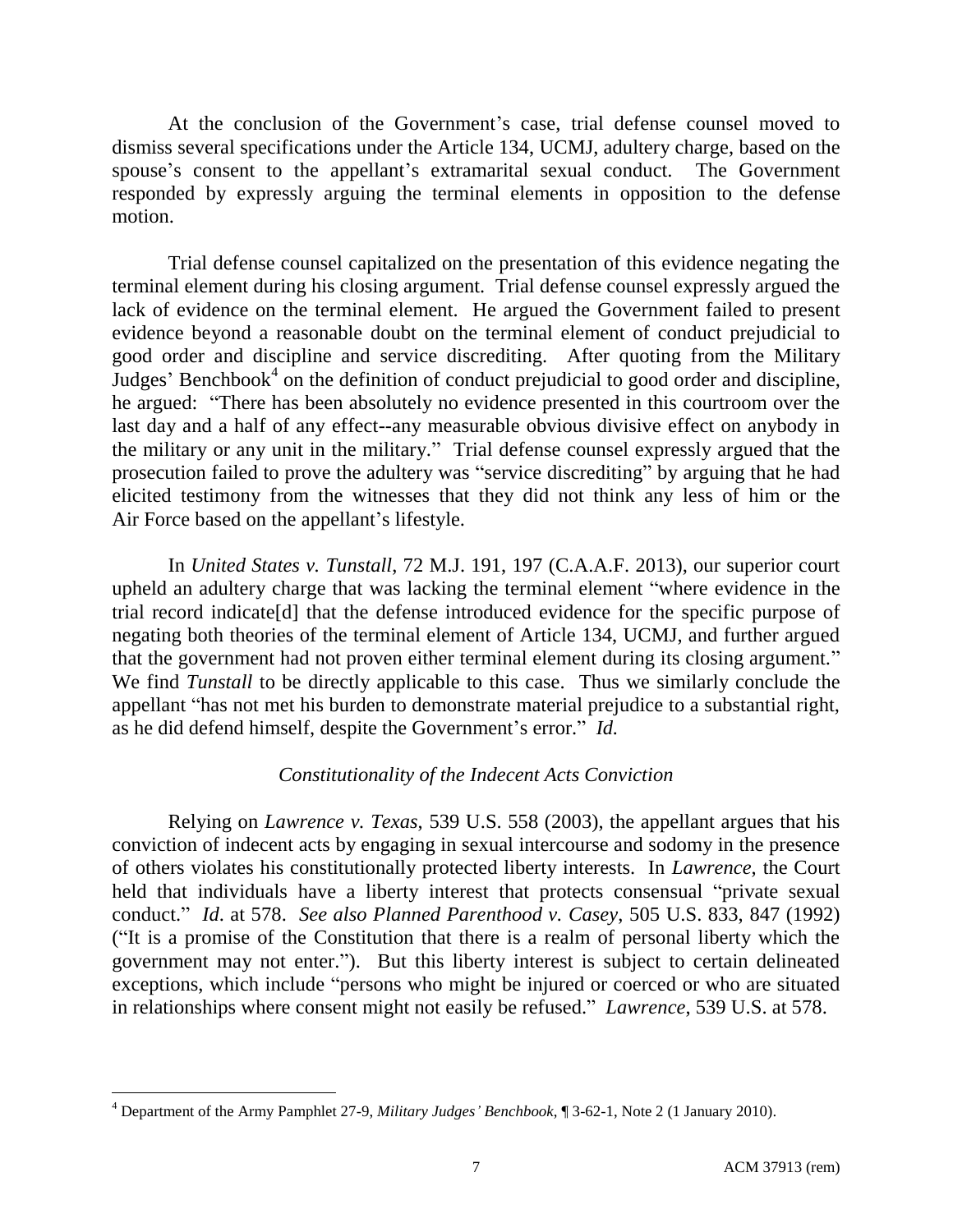Here, the appellant's sexual acts with others during the charged time period also constituted an aggravated assault on victims who testified that they would not have consented to engage in sexual acts with the appellant had they known he was HIVpositive. A person cannot consent to an act that is likely to result in death or grievous bodily harm. *United States v. Bygrave*, 46 M.J. 491, 493 (C.A.A.F. 1997) (quoting *United States v. Outhier*, 45 M.J. 326, 330 (C.A.A.F. 1997)). Therefore, the appellant's conduct clearly falls outside the ambit of constitutional protection provided by *Lawrence*. *See United States v. Marcum*, 60 M.J. 198 (C.A.A.F. 2004) (applying *Lawrence* in the military context includes application of factors identified by the Supreme Court which remove sexual conduct from constitutional protection).

Furthermore, the appellant's sexual activity was not private. The appellant engaged in sexual intercourse and oral sex with DC while his wife was in the adjoining room with the door open. His wife knew that he and DC were engaging in sexual activity. Twice, the appellant had sexual intercourse with DS while her husband and the appellant's wife were in the same room. HD witnessed sexual intercourse between the appellant and two other adults, VW and CL. RD witnessed the appellant have sexual intercourse with VW in "[m]ultiple places. Mostly hotel rooms, in his own home, at different various parties, in hot tubs." BW saw the appellant have sexual intercourse in a hot tub with CL. PT engaged in sexual intercourse with the appellant while her husband and the appellant's wife were in the same hotel room. "The commission of sexual acts in the presence of a third party has been held to be sufficiently 'open and notorious' to constitute an indecent act, punishable under Article 134, UCMJ." *United States v. Goings*, 72 M.J. 202, 206 (C.A.A.F. 2013).

It is disingenuous for the appellant to now claim that his activity with his sexual partners is constitutionally protected as consensual private activity, when the activity was not private and when his partners would not have consensually engaged in sexual activity with him but for his fraudulent misrepresentations to them regarding his health status.

### *Conclusion*

The approved findings and sentence are correct in law and fact, and no error materially prejudicial to the substantial rights of the appellant occurred.<sup>5</sup> Articles 59(a)

<sup>&</sup>lt;sup>5</sup> We note the overall delay of over 18 months between the time the case was docketed with this Court and completion of our first review is facially unreasonable. Because the delay is facially unreasonable, we examine the four factors set forth in *Barker v. Wingo*, 407 U.S. 514, 530 (1972): (1) the length of the delay; (2) the reasons for the delay; (3) the appellant's assertion of the right to timely review and appeal; and (4) prejudice. *United States v. Moreno*, 63 M.J. 129, 135-36 (C.A.A.F. 2006). When we assume error, but are able to directly conclude that any error was harmless beyond a reasonable doubt, we do not need to engage in a separate analysis of each factor. *See United States v. Allison*, 63 M.J. 365, 370 (C.A.A.F. 2006). This approach is appropriate in the appellant's case. The post-trial record contains no evidence that the delay has had any negative impact on the appellant. Having considered the totality of the circumstances and the entire record, we conclude that any denial of the appellant's right to speedy post-trial review and appeal was harmless beyond a reasonable doubt.